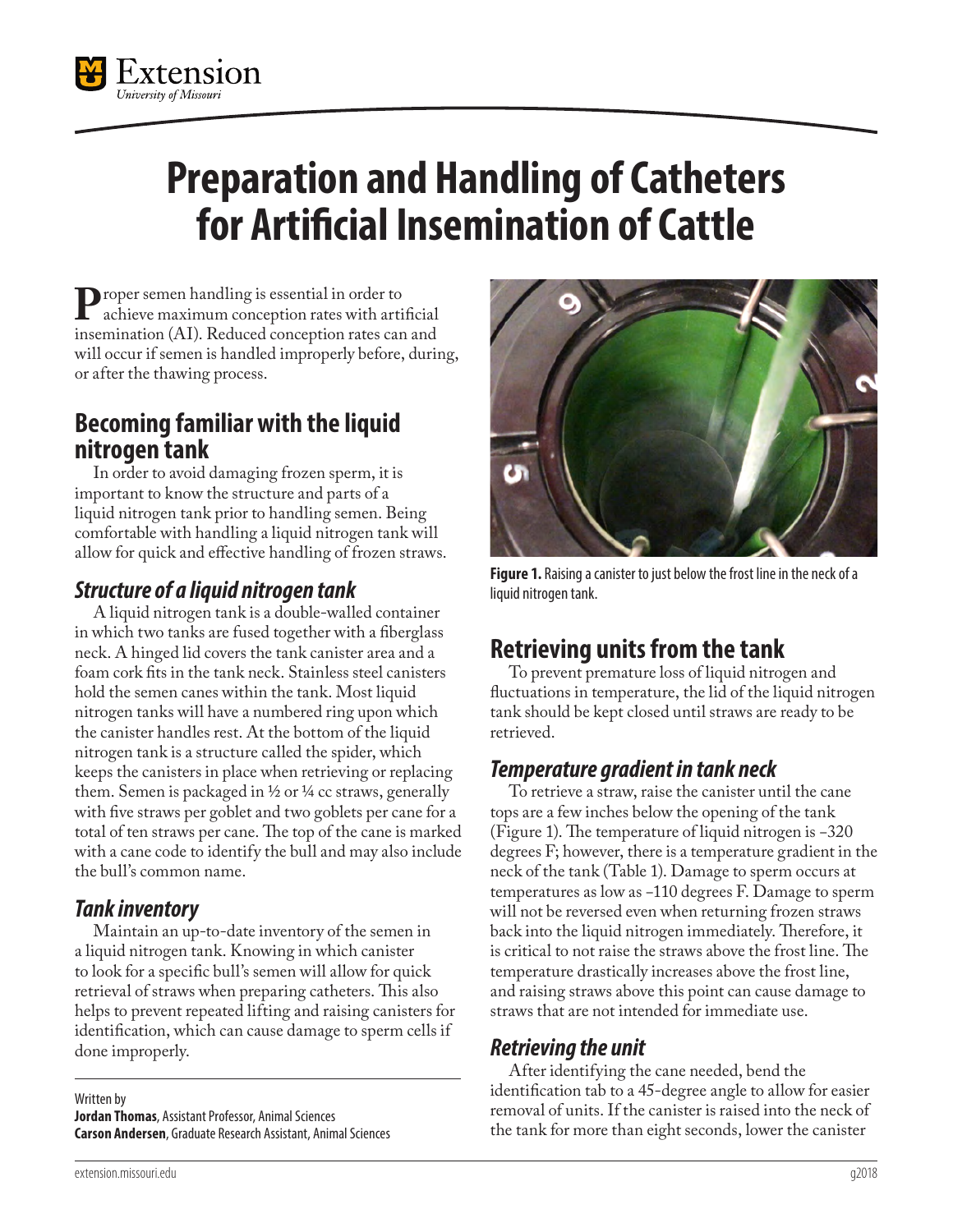| Distance in neck of the<br>liquid nitrogen yank | Range in temperature<br>(degrees F) |
|-------------------------------------------------|-------------------------------------|
| Top                                             | $+36$ to $+54$                      |
| 1 inch from top                                 | $+5$ to $-8$                        |
| 2 inches from top                               | $-40$ to $-51$                      |
| 3 inches from top                               | $-103$ to $-116$                    |
| 4 inches from top                               | $-148$ to $-184$                    |
| 5 inches from top                               | $-220$ to $-256$                    |
| 6 inches from top                               | $-292$ to $-313$                    |

#### **Table 1. Temperature gradient in the neck of a liquid nitrogen tank.**

Danger zone above the frost line. Damage to sperm occurs at temperatures as low as −110 degrees F. Adapted from Saacke 1978, Proceedings: Conference On AI of Beef Cattle.

back into the tank to allow for it to cool again for 20–30 seconds before raising it again. This helps to prevent partial thawing of straws that are not intended for immediate use.

Remember, fingertips are a source of heat, so it is critical to only touch the straw or straws you will remove from the cane for thawing. It may be helpful to use forceps if removing only one straw for thawing or to avoid touching other straws. In addition, forceps can allow for retrieval of straws while keeping the cane further into the neck of the tank where the temperature is lower.

After retrieving the desired straw or straws, lower the cane immediately back into the canister. In order to avoid losing canes within the liquid nitrogen tank, make sure the canister is raised partially into the neck of the tank before releasing the cane.

If the cane has more than one goblet and goblets are removable, remove the top goblet from the cane and discard it after all of the straws have been retrieved from the top goblet. When all of the straws from the cane have been used, remove the cane from the canister and discard or recycle.

## **Thawing**

Exact thawing procedures may be more or less critical based on the type of extender used in production of the units. However, as a general rule, straws should be thawed for a minimum of 45 seconds in 96 degrees F water. Clean water should be used in the thaw bath. Before retrieving a straw from the tank, use a thermometer or a thaw card thermometer to confirm the water in the thaw bath is at the correct temperature.

#### *Time considerations*

Straws can remain in the thaw bath for some time. However, it is recommended that semen be deposited into the cow or heifer within 10 minutes of thawing. Therefore, it is suggested to only thaw the number of straws that can be used within that time.

#### *Thawing multiple straws*

Multiple straws may be thawed at once, but attention to detail is critical if thawing multiple straws in the same thaw bath. First, it is critical to keep straws identified within the thaw bath in order to avoid confusion, especially if using straws from multiple bulls. Second, straws should not be allowed to stick together in the thaw bath during thawing, as this results in uneven or incomplete thawing of straws. Use caution as to the number of frozen straws placed into the unit at any one time. Each straw is essentially a small ice cube that results in a slight temporary cooling of the water in the thaw bath. In general, it is recommended to thaw no more than three straws in a single thaw bath at any one time. Consider using multiple thaw baths to keep up with a rapid AI process, or to avoid confusion if using multiple bulls.

#### *Electric thaw baths*

Electric thaw baths (Figure 2) provide an efficient way to thaw straws. Electric thaw baths warm the added water and keep the water at a constant temperature. If using an electrically heated thaw bath, make sure the unit is turned on and the unit indicates it has reached the correct temperature. If hot rather than cold water was placed into the unit, be aware that the water could actually be too hot. Use a thermometer or a thaw card thermometer to confirm the temperature of the water. Occasionally, electric thaw bath units may require calibration to maintain water at the recommended temperature.



**Figure 2.** Thawing a straw of semen in an electronic thaw bath. Note that the thaw card thermometer indicates a temperature of 96 degrees for the water in the thaw bath.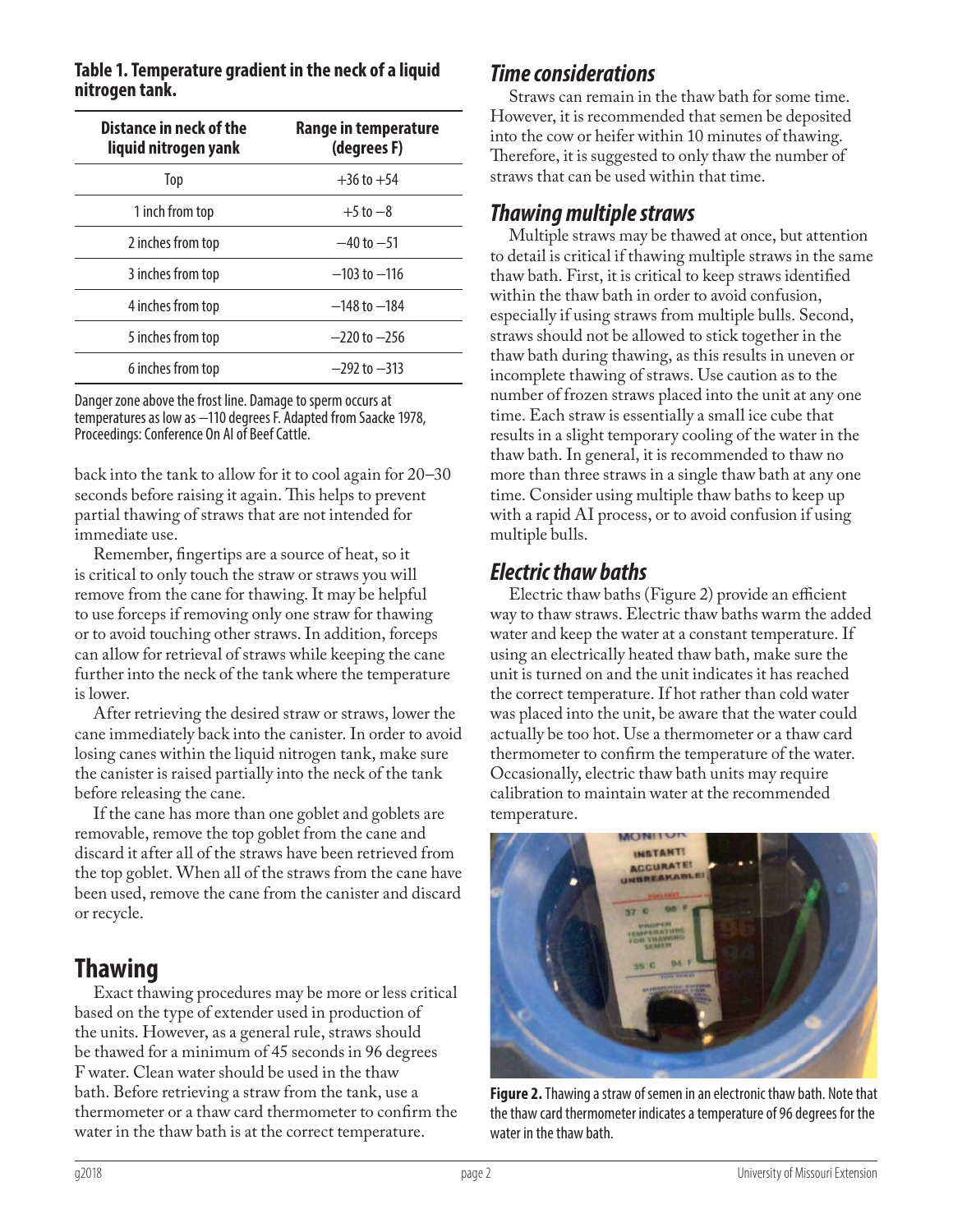# **Preparing an AI catheter**

When handling semen, it is important to keep the workspace and equipment free of any potential contaminants that can be damaging to sperm. Keep the sheaths and AI catheters in a place that avoids contamination from dirt, dust, or manure until it is time to use them.

#### *Thermal protection*

The AI catheter should be warmed prior to straw insertion to avoid cold-shocking the sperm. An electric AI catheter warmer can be used to warm catheters before loading. Electric AI catheter warmers (Figure 3) can also be used to maintain thermal protection of loaded catheters after they are prepared. If there is not an AI catheter warmer available, catheters can be tucked inside a shirt and maintained at body temperature until the straw is ready to be inserted. In addition, catheter sheaths can also be tucked into a shirt to keep warm if it is cold outside.



**Figure 3.** Catheters in a warmer prior to being prepared.

## *Loading the catheter*

When inserting a straw into an AI catheter, work in a sheltered area out of direct sunlight. Work quickly to avoid exposing the straw to temperature swings.

- First, pull the plunger (Figure 4) of the warmed AI catheter back approximately 4 inches to allow for insertion of the straw into the warmed AI catheter.
- Next, remove the straw from the thaw unit and dry it in a doubled-over paper towel, as water is detrimental to sperm. The paper towel also serves to protect the straw from light, ambient temperature, and wind.
- Once dried, insert the cotton plug end of the straw into the warmed AI catheter, maintaining the paper towel around the catheter and straw (Figure 5).
- Using scissors or a straw cutter, cut approximately a quarter inch below the sealed end of the straw near



**Figure 4.** Pulling back the plunger of an AI catheter prior to loading.



**Figure 5.** Inserting the cotton plug end of a dried thawed straw into a warmed AI catheter.



**Figure 6.** Cutting the sealed end of the straw at a 90-degree angle.



**Figure 7.** A plastic sheath with its tip appropriately locked in place over the straw and catheter.